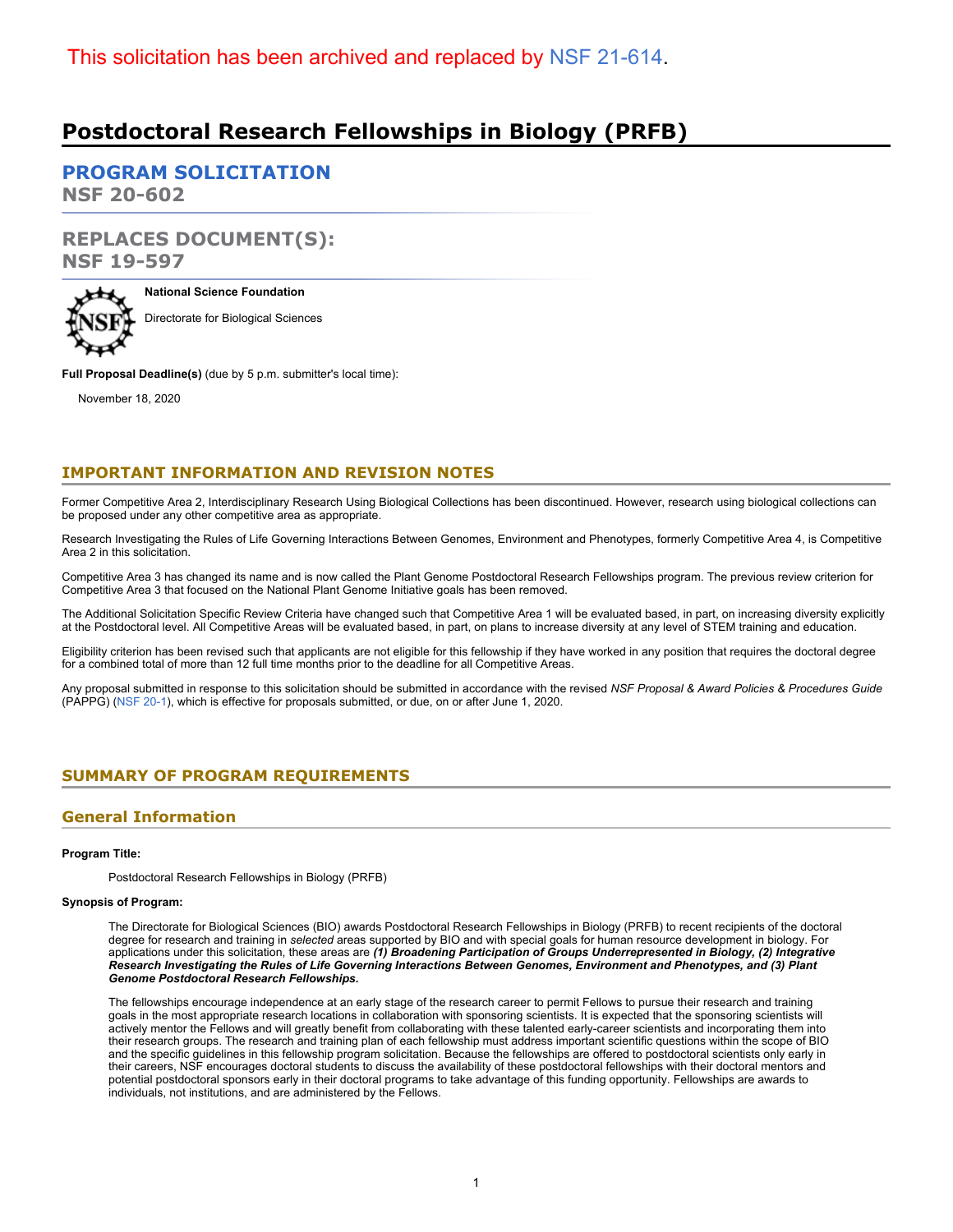#### **Cognizant Program Officer(s):**

*Please note that the following information is current at the time of publishing. See program website for any updates to the points of contact.*

- $\bullet$  Daniel R. Marenda (Areas 1 & 2), telephone: (703) 292-2157, email: [dmarenda@nsf.gov](mailto:dmarenda@nsf.gov)
- $\bullet$  John Barthell (Areas 1 & 2), telephone: (703) 292-2618, email: [bio-dbi-prfb@nsf.gov](mailto:bio-dbi-prfb@nsf.gov)
- $\bullet$  Matthew Herron (Areas 1 & 2), telephone: (703) 292-5361, email: [bio-dbi-prfb@nsf.gov](mailto:bio-dbi-prfb@nsf.gov)
- Diane J. Okamuro (Area 3), telephone: (703) 292-8420, email: [dbipgr@nsf.gov](mailto:dbipgr@nsf.gov)

#### **Applicable Catalog of Federal Domestic Assistance (CFDA) Number(s):**

47.074 --- Biological Sciences

### **Award Information**

#### **Anticipated Type of Award:** Fellowship

#### **Estimated Number of Awards:** 65

fellowships per year; the number of awards in each Competitive Area is contingent upon availability of funds.

**Anticipated Funding Amount:** \$10,000,000 to \$12,000,000

Approximately \$7-9 million for Competitive Areas 1 and 2; and up to \$3 million for Competitive Area 3, from the Plant Genome Research Program in the Division of Integrative Organismal Systems (IOS). Funding is contingent upon availability of funds.

### **Eligibility Information**

#### **Who May Submit Proposals:**

Proposals may only be submitted by the following:

Unaffiliated Individuals: Scientists, engineers or educators in the U.S. who are U.S. citizens or U.S. permanent residents.

Only individuals may apply. NSF postdoctoral fellowships are awards to individuals, and applications are submitted directly by applicants to NSF. However, applications must include sponsoring scientists' statements and the applicants must affiliate with an appropriate U.S. or international host institution, *e.g.*, colleges and universities, and privately-sponsored nonprofit institutes and museums, government agencies and laboratories, and, under special conditions, for-profit organizations.

#### **Who May Serve as PI:**

The PRFB awards are intended primarily for graduate students who are seeking independent support for their first postdoctoral position, or postdoctoral fellows early in their careers. Applicants are not eligible for this award if they have worked in any position that requires the doctoral degree for a combined total of more than 12 full time months prior to the deadline.

To be eligible for any Competitive Area, you must

- be a U.S. citizen (or national) or a U.S. permanent resident, *i.e.*, have a "green card," when applying;
- present a research plan that falls within the purview of BIO and the focus for each of the selected areas, as described in this solicitation;
- earn the doctoral degree in an appropriate field prior to beginning the fellowship;
- select sponsoring scientists, departments, and institutions that offer a significant opportunity to broaden your research focus and training; and
- not have submitted the same research to another NSF postdoctoral fellowship program.

#### **Limit on Number of Proposals per Organization:**

Only individuals may apply. There is no limit on the number of applicants that an institution may host.

#### **Limit on Number of Proposals per PI or Co-PI:** 1

Applicants may submit only one fellowship application to BIO per fiscal year and may apply in no more than 2 successive years for all Postdoctoral Fellowships in Biology.

### **Proposal Preparation and Submission Instructions**

**A. Proposal Preparation Instructions**

- **Letters of Intent:** Not required
- **Preliminary Proposal Submission:** Not required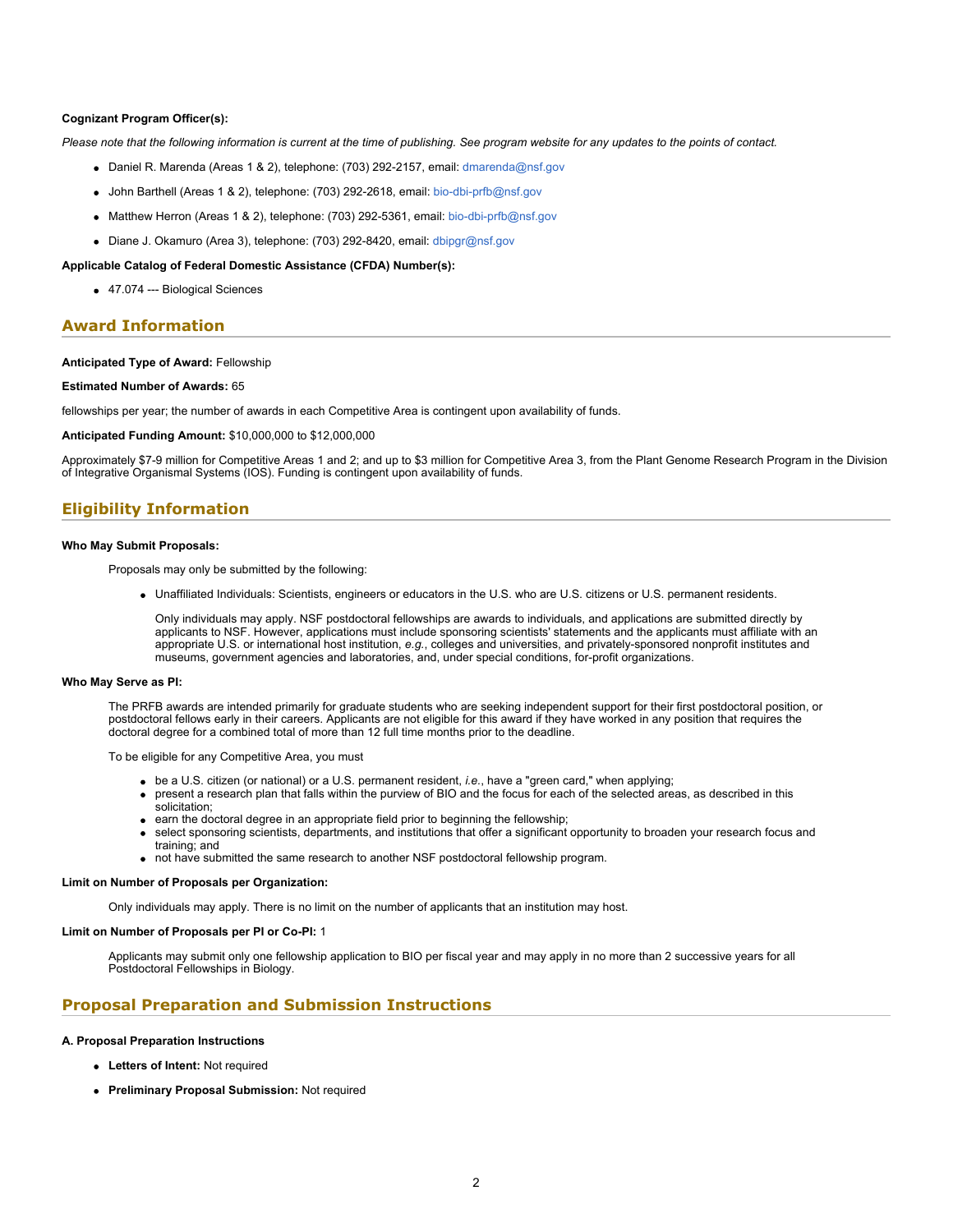**Full Proposal Preparation Instructions:** This solicitation contains information that deviates from the standard *NSF Proposal and Award Policies and Procedures Guide* (PAPPG) proposal preparation guidelines. Please see the full text of this solicitation for further information.

#### **B. Budgetary Information**

**Cost Sharing Requirements:**

Inclusion of voluntary committed cost sharing is prohibited.

**Indirect Cost (F&A) Limitations:**

Not Applicable

**Other Budgetary Limitations:**

Other budgetary limitations apply. Please see the full text of this solicitation for further information.

#### **C. Due Dates**

**Full Proposal Deadline(s)** (due by 5 p.m. submitter's local time):

November 18, 2020

### **Proposal Review Information Criteria**

#### **Merit Review Criteria:**

National Science Board approved criteria. Additional merit review criteria apply. Please see the full text of this solicitation for further information.

# **Award Administration Information**

#### **Award Conditions:**

Additional award conditions apply. Please see the full text of this solicitation for further information.

#### **Reporting Requirements:**

Additional reporting requirements apply. Please see the full text of this solicitation for further information.

### <span id="page-2-0"></span>**TABLE OF CONTENTS**

#### **[Summary of Program Requirements](#page-0-0)**

- I. **[Introduction](#page-2-1)**
- II. **[Program Description](#page-3-0)**
- III. **[Award Information](#page-4-0)**
- IV. **[Eligibility Information](#page-5-0)**
- V. **[Proposal Preparation and Submission Instructions](#page-5-1)**
	- A. [Proposal Preparation Instructions](#page-5-1)
	- B. [Budgetary Information](#page-7-0)
		- C. [Due Dates](#page-7-1)
- D. [FastLane Requirements](#page-7-2)
- VI. **[NSF Proposal Processing and Review Procedures](#page-7-3)** A. [NSF Merit Review Criteria](#page-8-0)
	- B. [Review and Selection Process](#page-8-1)
- VII. **[Award Administration Information](#page-9-0)**
	- A. [Notification of the Award](#page-9-1)
		- B. [Award Conditions](#page-9-2)
			- C. [Reporting Requirements](#page-9-3)
- VIII. **[Agency Contacts](#page-10-0)**
- IX. **[Other Information](#page-10-1)**

### <span id="page-2-1"></span>**I. INTRODUCTION**

BIO offers Postdoctoral Research Fellowships in Biology to provide opportunities for scientists early in their careers who are ready to assume independence in their research efforts and to obtain training beyond their graduate education in preparation for scientific careers, to gain research experience in collaboration with established scientists, and to broaden their scientific horizons. Fellowships are further designed to assist new scientists to direct their research efforts beyond traditional disciplinary lines and to avail themselves of unique research resources, sites, and facilities, including international locations. Fellows must affiliate with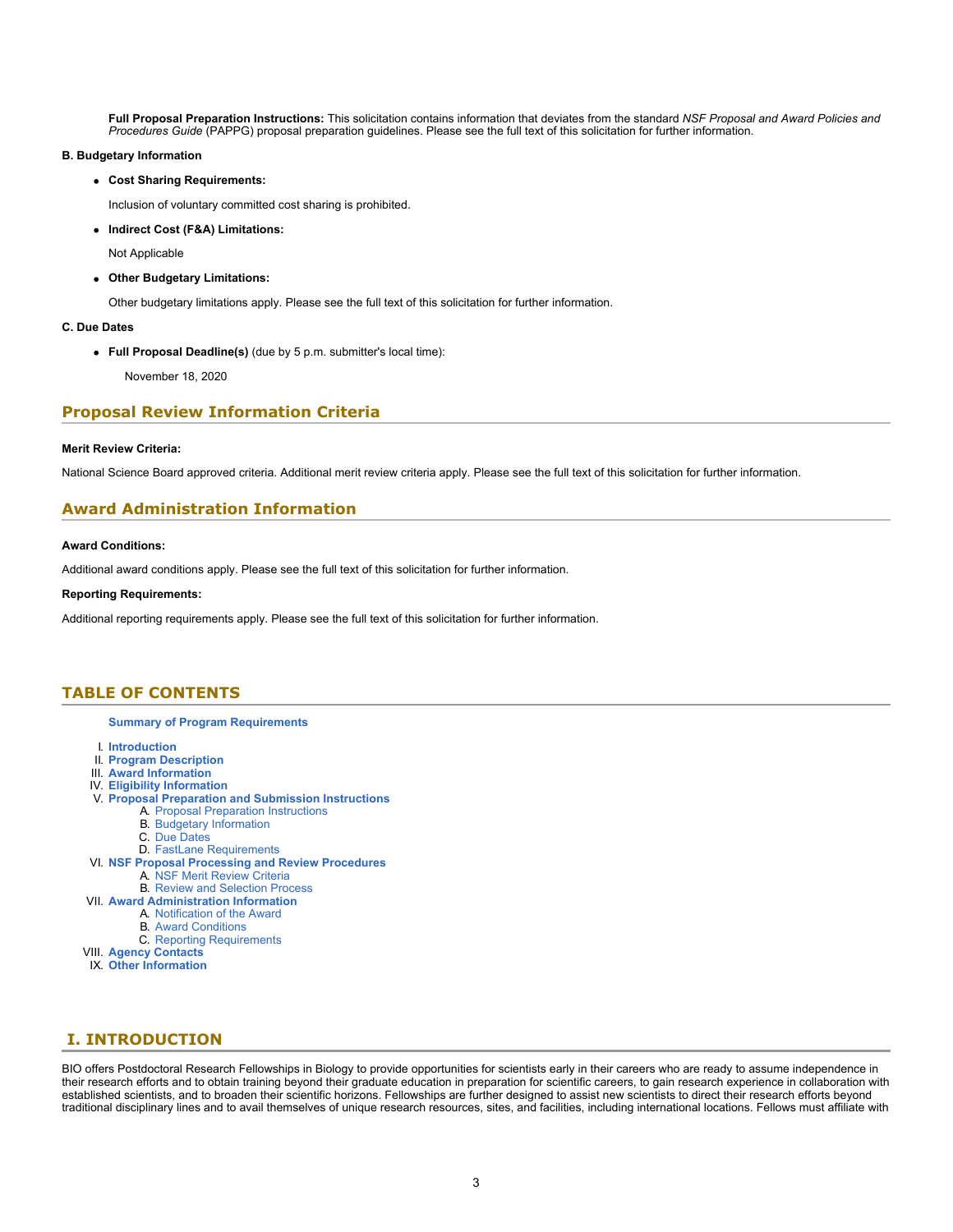appropriate research institutions and are expected to devote themselves full time to the fellowship activities for the duration of the fellowship. The fellowships have both research and training goals. BIO is particularly interested in supporting personnel who are veterans of the U.S. armed forces *in all Competitive Areas* of this solicitation as part of NSF's broader effort to promote veteran involvement in STEM research and education.

Currently BIO offers Postdoctoral Research Fellowships in Biology in the following three areas:

#### **Competitive Area 1. Broadening Participation of Groups Underrepresented in Biology**

These fellowships have been offered since 1990, originally as the NSF Minority Postdoctoral Research Fellowships, to increase the participation of underrepresented groups in biology. Through this Competitive Area BIO seeks to increase the diversity of scientists explicitly at the postdoctoral level in biology. The program supports a wide range of biological research and training across the full range of BIO's research programs.

#### **Competitive Area 2. Integrative Research Investigating the Rules of Life Governing Interactions Between Genomes, Environment and Phenotypes**

Through this Competitive Area, BIO aims to stimulate creative integration of diverse subdisciplines of biology using combinations of observational, experimental, theoretical, and computational approaches to discover underlying principles operating across hierarchical levels of life, from biomolecules to organisms to ecosystems. Research activities under this Competitive Area should lead to new understanding of how higher-order structures and functions of biological systems result from the interactions of heterogeneous biological components, as shaped by the environment and evolutionary processes furthering predictive capability of how key properties and mechanisms of living systems emerge from the interactions of genomes, environments, and phenotypes.

#### **Competitive Area 3. Plant Genome Postdoctoral Research Fellowships**

This Competitive Area allows recipients to focus their studies on genome-scale research at the frontier of plant biology and of broad societal importance. The research and training plan of each fellowship must address important scientific questions within the scope of the goals of the Plant Genome Research Program to provide tools and knowledge to solve intractable, challenging biological questions, revolutionize agriculture, address fundamental societal issues, advance the bioeconomy and build a scientifically engaged population. The program has a broad scope and supports studies of plants across the kingdom. Highly competitive proposals will describe interdisciplinary training and research on a genome-wide scale to provide new insights into plant processes.

# <span id="page-3-0"></span>**II. PROGRAM DESCRIPTION**

#### **Fellowship Competitive Area 1: Broadening Participation of Groups Underrepresented in Biology**

Through this Competitive Area, BIO seeks to increase the diversity of scientists explicitly at the postdoctoral level in biology, and thereby contribute to the future vitality of the Nation's scientific enterprise. Groups that are significantly underrepresented in biology in the U.S. include blacks or African Americans, Hispanics, Latinos, and Native Americans (to include Alaska Natives, Native Hawaiians or other Native Pacific Islanders) and persons with disabilities. The goal of the program is to prepare biologists who are underrepresented in their fields and others who share NSF's diversity goals at the post-doctoral level for positions of scientific leadership in academia, industry, and government. The research and training plan in these applications must fall within the purview of BIO and explain how the fellowship award will broaden or effectively encourage broadening the participation of underrepresented individuals at the postdoctoral level in any area of biological research supported by BIO.

#### **Fellowship Competitive Area 2: Integrative Research Investigating the Rules of Life Governing Interactions Between Genomes, Environment and Phenotypes**

Research activities under this Rules of Life Competitive Area should lead to new understanding of how higher-order structures and functions of biological systems result from the interactions of heterogeneous biological components, as shaped by the environment and evolutionary processes. Understanding how these key properties and mechanisms of living systems emerge from the interactions of genomes, environments, and phenotypes is also expected to produce theories or models with predictive capability.

Proposals submitted to this Competitive Area must use combinations of computational, observational, experimental, and conceptual approaches to elucidate the mechanistic relationships between genomes and phenomes in an environmental context. The research must also span hierarchical levels of analysis, across part or all of the continuum from biomolecules to organisms to ecosystems. Proposals should translate observational and experimental data sets into novel models and/or theories to address phenomena across multiple levels of biological organization by posing compelling research questions with well supported expectations or testable hypotheses.

It is likely successful applicants will need to choose a research environment for their fellowship that includes expertise in multiple disciplines. Therefore, candidates for this Competitive Area are encouraged to describe in the project description how the attributes of the proposed environment and/or other collaborating investigators, including potential co-mentor(s) if applicable, will contribute to the specific goals of the proposed project and training.

#### **Fellowship Competitive Area 3: Plant Genome Postdoctoral Research Fellowships**

Plant research is undergoing a revolution through the application of new tools for genotyping and phenotyping, and in the quantitative theory used for selection. In addition, the flood of data being generated requires new computational tools to provide an effective framework for basic plant biology research and plant improvement. The purpose of these fellowships is to provide postdoctoral training opportunities that target interdisciplinary research in plant improvement and associated sciences such as physiology and pathology, quantitative genetics, computational and plant synthetic biology. Applicants with strong backgrounds in a single disciplinary area should consider expanding their expertise through research and training in associated fields.

Successful applicants will propose research and training plans that are significantly different from their graduate research and training. By bridging basic research and plant performance in the field, the Plant Genome Research Program aims to accelerate basic discovery and innovation in economically important plants and enable enhanced management of agriculture, natural resources, and the environment to meet societal needs.

#### **General description of BIO Postdoctoral Fellowships**

- A. Appropriateness for BIO and Program Priorities
	- For Competitive Area 1, a research and training plan with a focus within the scope of any of the core programs in BIO is eligible for support. Further restrictions apply for Competitive Areas 2 and 3 (see details in the descriptions of those competitive areas). Be aware: "Research with disease-related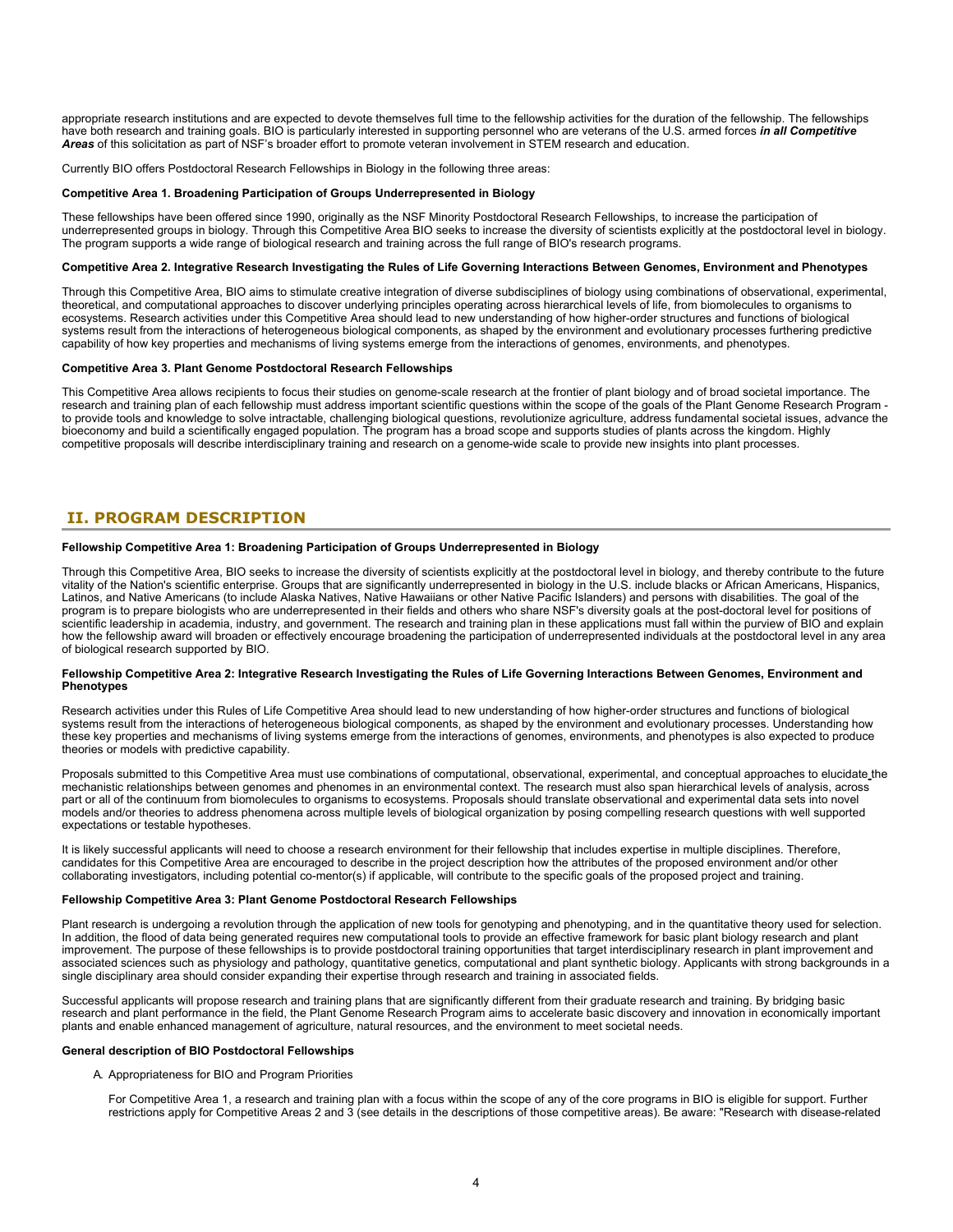goals, including work on the etiology, diagnosis or treatment of physical or mental disease, abnormality, or malfunction in human beings, is normally not supported. A[ni](https://www.nsf.gov/publications/pub_summ.jsp?ods_key=pappg)mal models of such conditions or the development or testing of drugs or other procedures for their treatment also are not eligible for support." See *[NSF Proposal and Award Policies and Procedures Guide \(PAPPG\)](https://www.nsf.gov/publications/pub_summ.jsp?ods_key=pappg)*. While it is expected that research of fundamental biological significance may often have broader impacts to medicine and human health, applications determined to have a clear biomedical focus will be returned without review. **If your application mentions human disease**, you should discuss its appropriateness with one of the listed Program Officers. Priority is given to research areas where BIO plays a unique or special role among NSF programs and total Federal funding. If your research is in an area of biology not primarily funded by BIO or if you are uncertain, you are strongly encouraged to contact one of the BIO Program Officers to discuss the appropriateness of the research and training.

#### B. Location of Work

Research and training supported by these fellowships may be conducted at any appropriate U.S. or international host institution. Appropriate institutions include colleges and universities, private nonprofit institutes and museums, and government installations and laboratories.

Because the objectives of the fellowships include broadening the perspectives and experiences of the Fellows and promoting interdisciplinary research careers, careful consideration should be given to the selection of the sponsoring scientists and host institutions. Priority will be given to applicants who propose new locations for the fellowship. Applicants who propose remaining in their current locations or positions must justify why a new location or position is not being proposed.

BIO encourages Fellows to gain international experience by selecting international hosts for at least part of the tenure of the fellowship when applying to all competitive areas. Applicants to all Competitive Areas may consider conducting research in Europe with colleagues supported through EU-funded European Research Council (ERC) grants. Dear Colleague Letter [NSF 20-069](https://www.nsf.gov/publications/pub_summ.jsp?ods_key=nsf20069) provides details on how to apply and requirements.

Applicants to Competitive Areas 1 and 2, who plan to spend approximately one year of the fellowship in a sponsoring laboratory overseas may request a 3-year fellowship rather than the 2-year tenure that is typical for these areas. Competitive Area 3 fellowships all have a 3-year tenure, regardless of whether an international component is proposed. In all cases, both the international and U.S. locations must be included in the sponsoring scientist statement in the application.

#### C. The Sponsoring Scientist(s)

The Fellow must affiliate with a host institution(s) at all times during the entire tenure of the fellowship and select a sponsoring scientist(s) whom the fellow will collaborate with and who will provide mentoring for both the research and training proposed by the applicant. The applicant is responsible for making prior arrangements with the host institution and sponsoring scientist(s). Regardless of the number of sponsors or locations, the fellowship application requires a single sponsoring scientist statement. When more than one sponsor is proposed, one must be named lead sponsor and information from all sponsors must be integrated into a single statement. Likewise, if more than one site is proposed, the sponsoring scientist statement must integrate all sponsors and locations in a single statement.

An important basis for judging the suitability of the host institution is the degree to which the sponsoring scientist statement describes and offers a research environment and mentoring plan that support the fellowship activities.

If a fellowship is offered, the applicant may be requested to provide documentation from the host institution that the terms and conditions of the fellowship are acceptable and that the Fellow will be provided adequate mentoring, space, basic services, needed resources, and supplies. Once an application is submitted, any changes in location or sponsorship for the fellowship must be approved in advance by BIO.

### <span id="page-4-0"></span>**III. AWARD INFORMATION**

Estimated program budget and number of awards are subject to the availability of funds.

A. Duration and Tenure

Awards are made in the Spring following the deadline, with start dates on the first of the month from June 1 through to March 1. Interruptions in tenure or extensions without additional cost to NSF are permitted only in special circumstances, such as family or medical leave, and require NSF approval. Fellowships are not renewable.

#### **Competitive Areas 1 and 2.**

The fellowship tenure is normally 24 continuous months except when the Fellow spends a year or more abroad. In this case, the original application may request a 36-month tenure.

#### **Competitive Area 3.**

The fellowship tenure for Competitive Area 3 is 36 continuous months.

B. Stipend and Allowances

For the basic fellowship, the total fellowship amount is \$69,000 per year and consists of two types of payments: a stipend and a research and training allowance. A monthly stipend of \$4,500 is paid directly to the Fellow. The fellowship allowance of \$15,000 per year is provided and spent at the Fellow's discretion, except foreign travel, which requires prior NSF approval. This allowance is intended to cover research- and training-related costs and fringe benefits. Allowable research and training costs include travel, such as short-term visits to other institutions or laboratories, field work, and attendance at scientific meetings, training, special equipment, IT equipment and software, supplies, publication costs, access fees for databases and other research-related expenses. The Fellow should keep records to document expenditures. Allowable costs for fringe benefits include individual or family health insurance (any combination of medical, vision, and/or dental) whether purchased as a group or individual plan, disability insurance, retirement savings, dependent care, and moving expenses. All payments are made directly to the Fellow as an electronic funds transfer into a personal account at a U.S. financial institution.

Within the fellowship period, one month per year of fellowship duration may be used for paid leave, including parental or family leave. The paid leave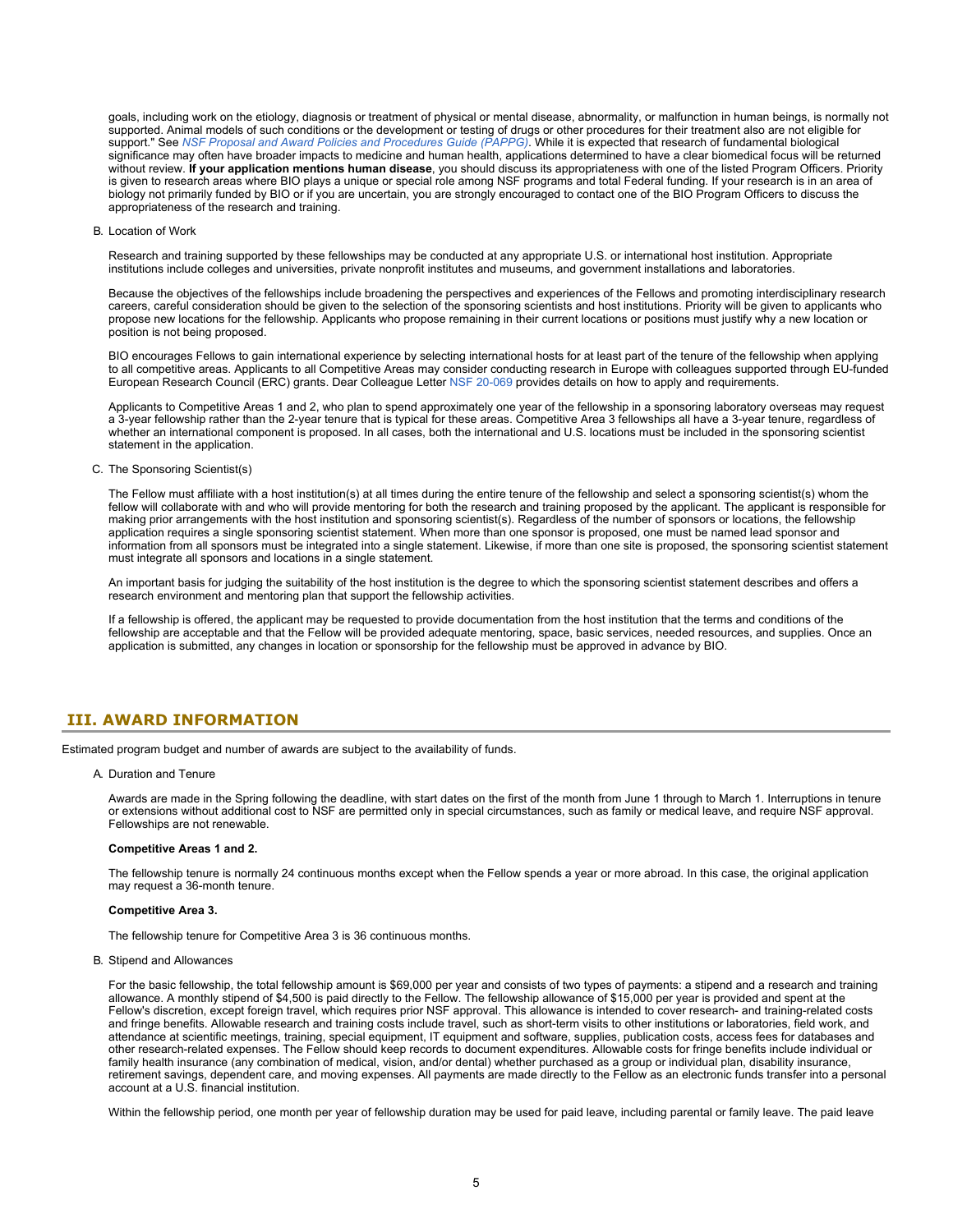cannot be used to increase the level of NSF support beyond the duration of the fellowship. NSF enables career-life balance through a variety of mechanisms.

The fellowship amount can be increased to include a Facilitation Award for Scientists and Engineers with Disabilities (FASED). When requesting FASED funding, applicants should contact the Postdoctoral Research Fellowships in Biology program prior to applying.

Fellowships may be supplemented by host scientists and host institutions with non-Federal funds but only if the additional funds do not carry additional responsibilities beyond the research and training supported by the fellowship.

### <span id="page-5-0"></span>**IV. ELIGIBILITY INFORMATION**

#### **Who May Submit Proposals:**

Proposals may only be submitted by the following:

Unaffiliated Individuals: Scientists, engineers or educators in the U.S. who are U.S. citizens or U.S. permanent residents.

Only individuals may apply. NSF postdoctoral fellowships are awards to individuals, and applications are submitted directly by applicants to NSF. However, applications must include sponsoring scientists' statements and the applicants must affiliate with an appropriate U.S. or international host institution, *e.g.*, colleges and universities, and privately-sponsored nonprofit institutes and museums, government agencies and laboratories, and, under special conditions, for-profit organizations.

#### **Who May Serve as PI:**

The PRFB awards are intended primarily for graduate students who are seeking independent support for their first postdoctoral position, or postdoctoral fellows early in their careers. Applicants are not eligible for this award if they have worked in any position that requires the doctoral degree for a combined total of more than 12 full time months prior to the deadline.

To be eligible for any Competitive Area, you must

- be a U.S. citizen (or national) or a U.S. permanent resident, *i.e.*, have a "green card," when applying;
- present a research plan that falls within the purview of BIO and the focus for each of the selected areas, as described in this solicitation;
- earn the doctoral degree in an appropriate field prior to beginning the fellowship;
- select sponsoring scientists, departments, and institutions that offer a significant opportunity to broaden your research focus and training; and
- not have submitted the same research to another NSF postdoctoral fellowship program.

#### **Limit on Number of Proposals per Organization:**

Only individuals may apply. There is no limit on the number of applicants that an institution may host.

#### **Limit on Number of Proposals per PI or Co-PI:** 1

Applicants may submit only one fellowship application to BIO per fiscal year and may apply in no more than 2 successive years for all Postdoctoral Fellowships in Biology.

### <span id="page-5-1"></span>**V. PROPOSAL PREPARATION AND SUBMISSION INSTRUCTIONS**

### **A. Proposal Preparation Instructions**

**Full Proposal Instructions**: Proposals submitted in response to this program solicitation should be prepared and submitted in accordance with the guidelines specified in the *NSF Proposal & Award Policies & Procedures Guide* (PAPPG). The complete text of the PAPPG is available electronically on the NSF website at: [https://www.nsf.gov/publications/pub\\_summ.jsp?ods\\_key=pappg](https://www.nsf.gov/publications/pub_summ.jsp?ods_key=pappg). Paper copies of the PAPPG may be obtained from the NSF Publications Clearinghouse, telephone (703) 292-8134 or by e-mail from [nsfpubs@nsf.gov](mailto:nsfpubs@nsf.gov).

See PAPPG Chapter II.C.2 for guidance on the required sections of a full research proposal submitted to NSF. Please note that the proposal preparation instructions provided in this program solicitation may deviate from the PAPPG instructions.

#### **Preparation Instructions that Deviate from the PAPPG**

Include all the requested information and documentation and include *only* what is specifically requested. Page limits include pictures, figures, tables, graphics, etc. Proposals that do not conform to these requirements and all page limitations will be returned without review. You will not be given a chance to correct, shorten, or resubmit the application after the deadline. Proposals must be submitted electronically via the NSF FastLane system. Only complete and timely applications will be accepted; non-compliant applications will be returned without review as will those that are incomplete or late. A complete FastLane submitted proposal requires materials from you (the applicant), a statement and CV from your sponsoring scientist(s), and 2 reference letters (one from the doctoral thesis advisor).

Preparing your fellowship application is different in several ways from preparing a research proposal: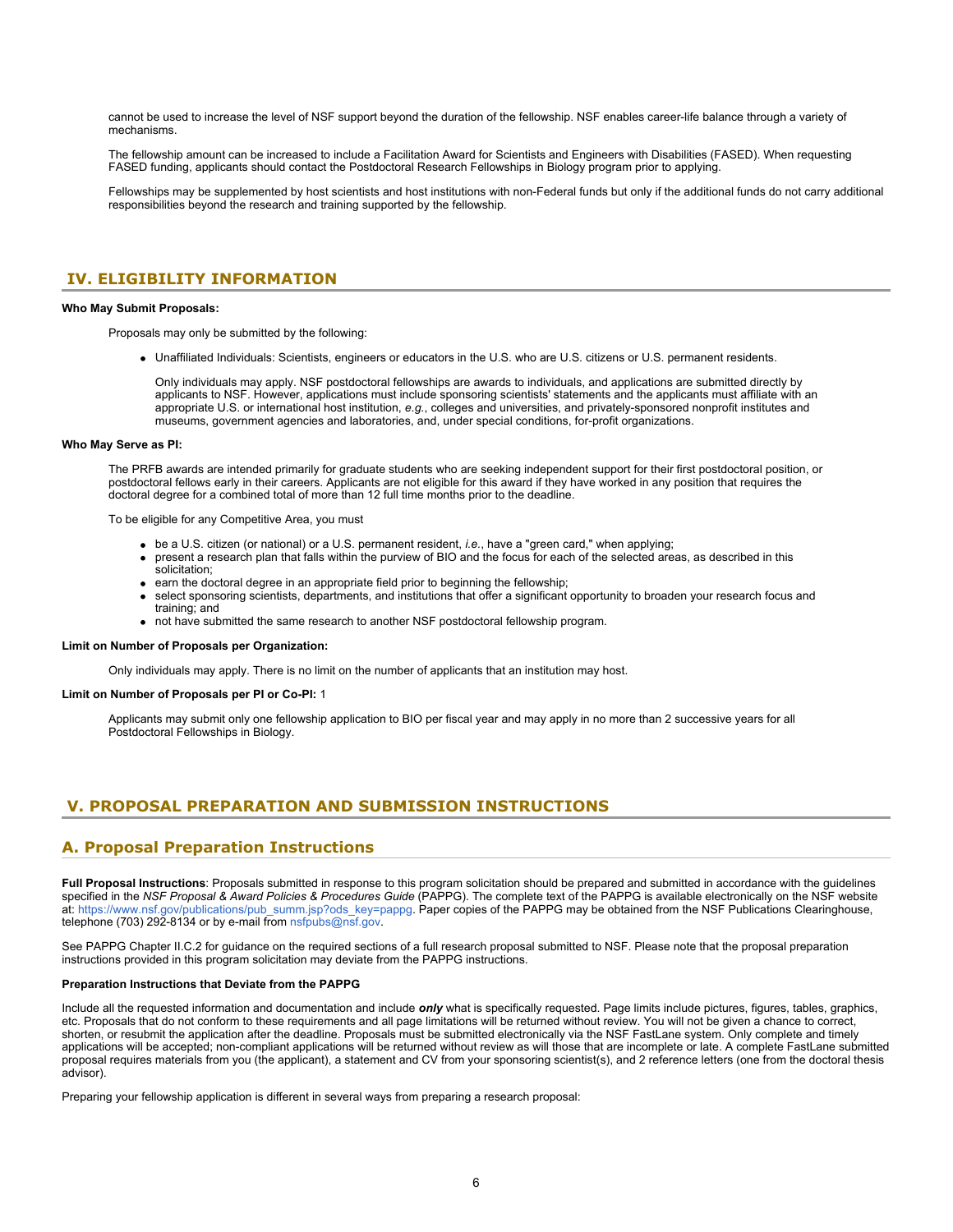- Do not submit your proposal through a sponsored projects office at your home or host institution; you are submitting the proposal as an individual. You must first register as an individual researcher before you or your references can gain access to the application and reference procedures. To use FastLane, go to the NSF Web site <https://www.nsf.gov/>and select "FastLane" or directly to the FastLane home page<http://www.fastlane.nsf.gov/>. Click on the *Postdoctoral Fellowships and Other Programs* tab. Click on "Applicant", then select Postdoctoral Research Fellowships in Biology. Complete step-by-step instructions on "How to apply" may be found on the program webpage.
- The information needed from the sponsoring scientist(s) is found on the FastLane homepage after answering "Sponsoring Scientist" to the "Who are you?" question. The sponsoring scientist statement and CV(s) must be uploaded into the application.
- The information needed from the reference writers is found on the FastLane homepage after answering "Letter of Reference Writer" to the "Who are you?" question. Your references enter their letters directly into FastLane.

#### **A complete postdoctoral fellowship application consists of the following** (Note: *The entire application, with the exception of the letters of reference must be submitted by the fellowship applicant in FastLane)*:

- 1. NSF Cover Page;
- 2. FastLane application form (this form is unique to fellowships and can only be accessed in FastLane by following the directions as described herein. Applications in which the form is incomplete will be returned without review. Write in None or N/A if you have no information to provide for some of the items);
- 3. Project Summary (limited to one page). The Project Summary must include an overview and separate statements on intellectual merit and broader impacts. The fellowship consists of research, training goals for the Fellow, and career development activities; therefore, all must be presented in the overview. The research plans and goals should be described in the section on **intellectual merit;** training, career development, educational or public outreach and broadening participation plans should be described in the section on **broader impacts**. See Section VI. A. below for guidance from the National Science Board on additional broader impacts which you may wish to include. If the project summary fails to clearly address in separate statements the intellectual merit and broader impacts of the fellowship, the application will be returned without review.
- 4. Project Description (Research and Training Plan) (limited to 6 pages, including all figures, tables, etc.) including a timetable with yearly goals with benchmarks for major anticipated outcomes and a description of future research and career directions. You must identify and present goals for both the research and the training components you will undertake as part of the fellowship. You must also address the broader impacts of the fellowship beyond your own training in this section; it is not adequate to address broader impacts only in the project summary. This should include a plan for broader impacts with milestones and an approximate timeline. In addition, each proposal is expected to have a description of plans to increase broadening participation in science. Your application will be reviewed by an interdisciplinary panel and the research portion should not contain jargon and acronyms that are not understandable to a wide range of scientists. Do not cut and past the project summary into the project description. Space is very limited and repeating text robs you of valuable space to present your ideas and fully develop them.
- 5. References Cited: bibliography for Project Description (no page limit);
- 6. Biographical Sketch: Applicant's Curriculum Vitae (CV) limited to 2 pages (list publications and abstracts separately if you have both to report);
- 7. Current and Pending Support: Include current and planned applications or proposals to other fellowship programs.
- 8. Supplementary Documentation consisting of:
	- An abstract of your dissertation research (limited to one page);
	- The sponsoring scientist(s) statement (limited to 3 pages) and 2-page CV(s); and
	- A Data Management plan. *All* applications *must* include a supplementary document of no more than 2 pages labeled "Data Management Plan" that describes plans for data management and sharing of the products of research or asserts the absence of the need for such plans.
- 9. Two letters of reference submitted directly in FastLane by the reference writers. One should be your thesis advisor. Do **not** use your sponsoring scientist as a reference.

#### **Guidance on the Project Description (Research and Training Plan):**

The research and training plan present the research that you will conduct and the training that you will receive during the fellowship period and how these relate to your career goals. Include in the research and training plan: 1) a very **brief** and informative introduction or background section; 2) a statement of research questions with expectations and significance; and, research approach and, methods; 3) training objectives and plan for achieving them (these may include scientific as well as other career preparation activities, such as teaching ); 4) an explanation of how the fellowship activities will enhance your career development and future research directions as well as describing how this research differs from your dissertation research; 5) a justification of the choice of sponsoring scientist(s) and host institution(s); 6) a timetable with yearly goals with benchmarks for major anticipated outcomes; and 7) as with all NSF proposals, broader impacts, including any plans to increase diversity, must also be addressed in a separate section headed 'Broader Impacts'. in Competitive Area 1, these plans must include a focus on how diversity at the *postdoctoral level* will be enhanced.

Some applications may require other documentation before the final decision can be made, *e.g.*, animal care and use, human subjects, government permits, letters of collaboration, and commitments from private sources. Their existence should be noted in the research and training plan, but they should *not* be included in the application. NSF may request them later.

#### **Guidance on the Sponsoring Scientist(s) Statement:**

The sponsoring scientist(s) statement is meant to show how the proposed host(s) and host institution(s) provide a strong environment for the Fellow's proposed research and training plan and form the basis for a future independent research career. Therefore, it should include a specific mentoring plan, a description of how the Fellow's independence will be nurtured, including, as appropriate to the career goals, how the project could continue as an independent research focus for the Fellow in a next position. Regardless of the number of sponsors, one integrated statement must be developed and submitted. If the Fellow plans to teach as part of career development activities, the Fellow is limited to teaching lectures or sub-topics within and existing a course taught by the sponsoring scientist(s) or as part of a course directly related to the Fellow's doctoral or fellowship research project; the Fellow is not allowed to be the instructor of record for an entire course unless other mechanism of support are provided. The sponsoring scientist(s) statement must detail the mentoring that the Fellow will receive on teaching if applicable. Sponsors are not expected to provide all the mentoring themselves and may call on all resources available on campus or through other organizations, *e.g*., professional societies, postdoctoral offices, etc.

Reminder: A complete sponsoring scientist statement consists of two parts; a CV of no more than two pages for each sponsor and a single discussion (no more than 3 pages) of the following items:

- 1. A brief description of the research projects in the host research group(s), including a statement of current and pending research support, both private and public, for each sponsor. If any sponsor has submitted similar research for funding, the degree of overlap must be addressed.
- 2. A description of how the research and training plan for the applicant would fit into and complement ongoing research of the sponsor(s) as well as an indication of the personnel with whom the Fellow would work.
- 3. An explanation of how the sponsor(s) will determine what mentoring the applicant needs in research, teaching, and career development skills and how these would be translated into a specific plan that fosters the development of the applicant's future independent research career.
- 4. A description of the role the sponsor(s) will play in the proposed research and training and the other resources that will be available to the Fellow to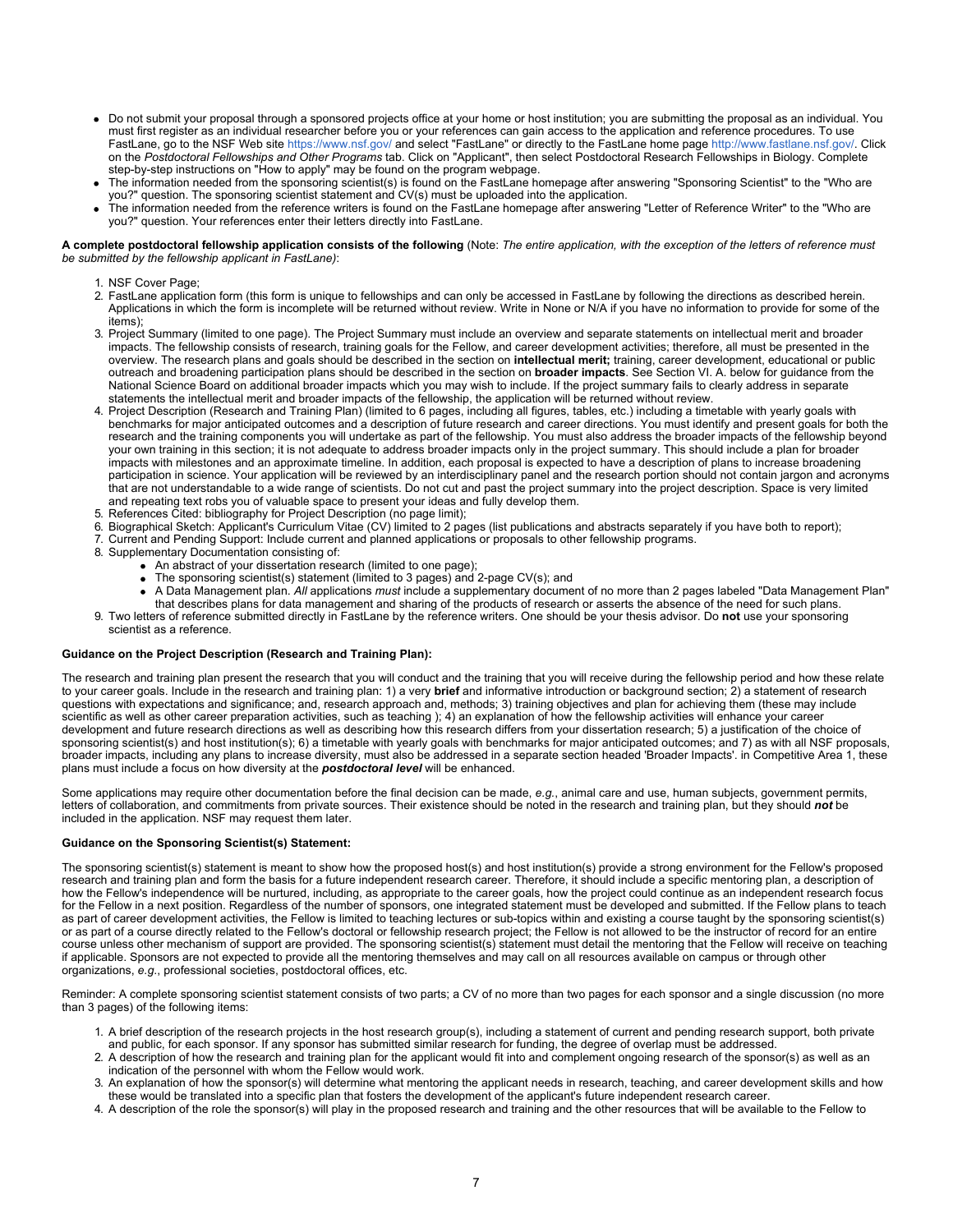- complete their training plan during the fellowship.
- 5. A description of any limitations that may be placed on the Fellow for continuing the research project in an independent capacity following the fellowship.

The sponsoring scientist statement should be uploaded into your application as a "Supplementary Document" in FastLane.

#### **Guidance on the Reference Letters**

Your application must also include the two references as listed on your application form. One should be your thesis advisor. Do **not** use your sponsoring scientist as a reference. Your references will need your FastLane-assigned temporary proposal number and a password that you assign. FastLane permits you to send them an email with this information or you can provide it to them directly. They must change the password the first time they log in to the reference module. They complete a reference form in FastLane, upload a recommendation letter, and then submit the reference.

#### **Submission Check List**

This checklist is provided to aid in the preparation of the proposal, the burden to ensure that the proposal is complete and meets all of the solicitation requirements remains with the applicant. Each proposal should include:

- A FastLane Application Form
- Project Summary with an overview and separate sections for both intellectual merit and broader impacts (1 page)
- Project Description (6 pages)
- References
- Biographical sketch (2 pages)
- Applicant's Current and Pending Support
- Abstract of Dissertation Research (1 page)
- Sponsoring Scientist statement (3 pages)
- Sponsoring Scientist Biographical Sketch(es) (2 pages each)
- Data Management Plan (2 pages)

Proposers are reminded to identify the NSF publication number (located on the first page of this document) in the program solicitation block on the NSF Cover Sheet For Proposal to the National Science Foundation. Compliance with this requirement is critical to determining the relevant proposal processing guidelines. Failure to submit this information may delay processing.

### <span id="page-7-0"></span>**B. Budgetary Information**

#### **Cost Sharing:**

Inclusion of voluntary committed cost sharing is prohibited.

#### **Other Budgetary Limitations:**

The award amount is set for postdoctoral fellowships based on the duration of the award. FastLane generates the budget; applicants do not need to enter any budget information. The research and training plan should make clear the requested duration.

### <span id="page-7-1"></span>**C. Due Dates**

**Full Proposal Deadline(s)** (due by 5 p.m. submitter's local time):

November 18, 2020

### <span id="page-7-2"></span>**D. FastLane Requirements**

Proposers are required to prepare and submit all proposals for this program solicitation through use of the NSF FastLane system. Detailed instructions regarding the technical aspects of proposal preparation and submission via FastLane are available at:<https://www.fastlane.nsf.gov/a1/newstan.htm>. For FastLane user support, call the FastLane Help Desk at 1-800-673-6188 or e-mail [fastlane@nsf.gov.](mailto:fastlane@nsf.gov) The FastLane Help Desk answers general technical questions related to the use of the FastLane system. Specific questions related to this program solicitation should be referred to the NSF program staff contact(s) listed in Section VIII of this funding opportunity.

*Submission of Electronically Signed Cover Sheets*. The Authorized Organizational Representative (AOR) must electronically sign the proposal Cover Sheet to submit the required proposal certifications (see PAPPG Chapter II.C.1.d for a listing of the certifications). The AOR must provide the required electronic certifications at the time of proposal submission. Further instructions regarding this process are available on the FastLane Website at: <https://www.fastlane.nsf.gov/fastlane.jsp>.

### <span id="page-7-3"></span>**VI. NSF PROPOSAL PROCESSING AND REVIEW PROCEDURES**

Proposals received by NSF are assigned to the appropriate NSF program where they will be reviewed if they meet NSF proposal preparation requirements. All proposals are carefully reviewed by a scientist, engineer, or educator serving as an NSF Program Officer, and usually by three to ten other persons outside NSF who are experts in the particular fields represented by the proposal. These reviewers are selected by Program Officers charged with the oversight of the review process. Proposers are invited to suggest names of persons they believe are especially well qualified to review the proposal and/or persons they would prefer not review the proposal. These suggestions may serve as one source in the reviewer selection process at the Program Officer's discretion. Submission of such names, however, is optional. Care is taken to ensure that reviewers have no conflicts of interest with the proposal.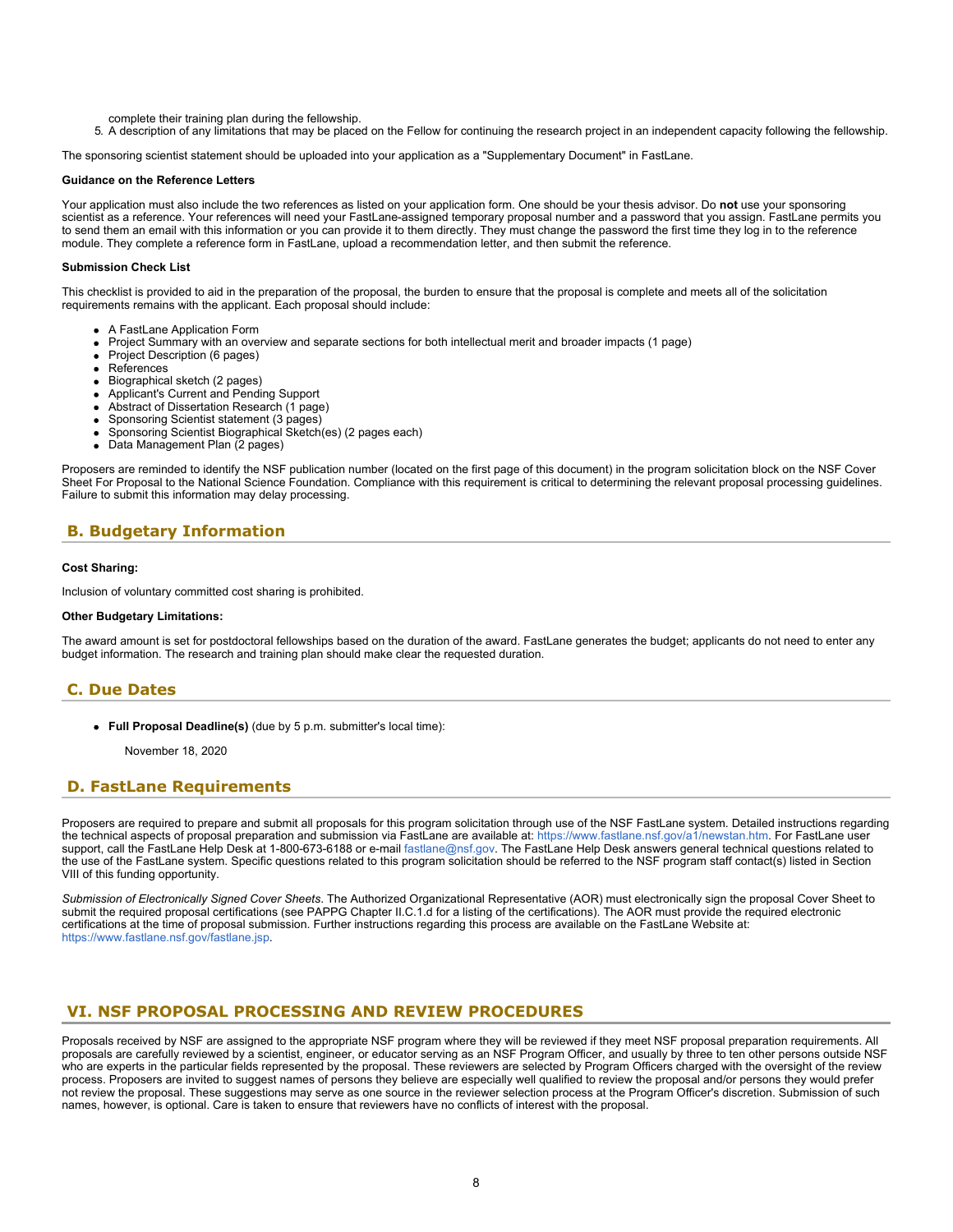# <span id="page-8-0"></span>**A. NSF Merit Review Criteria**

All NSF proposals are evaluated through use of the two National Science Board (NSB)-approved merit review criteria: intellectual merit and the broader impacts of the proposed effort. In some instances, however, NSF will employ additional criteria as required to highlight the specific objectives of certain programs and activities.

The two NSB-approved merit review criteria are listed below. The criteria include considerations that help define them. These considerations are suggestions and not all will apply to any given proposal. While proposers must address both merit review criteria, reviewers will be asked to address only those considerations that are relevant to the proposal being considered and for which the reviewer is qualified to make judgments.

#### **What is the intellectual merit of the proposed activity?**

How important is the proposed activity to advancing knowledge and understanding within its own field or across different fields? How well qualified is the proposer (individual or team) to conduct the project? (If appropriate, the reviewer will comment on the quality of the prior work.) To what extent does the proposed activity suggest and explore creative, original, or potentially transformative concepts? How well conceived and organized is the proposed activity? Is there sufficient access to resources?

#### **What are the broader impacts of the proposed activity?**

How well does the activity advance discovery and understanding while promoting teaching, training, and learning? How well does the proposed activity broaden the participation of underrepresented groups (e.g., gender, ethnicity, disability, geographic, etc.)? To what extent will it enhance the infrastructure for research and education, such as facilities, instrumentation, networks, and partnerships? Will the results be disseminated broadly to enhance scientific and technological understanding? What may be the benefits of the proposed activity to society?

Examples illustrating activities likely to demonstrate broader impacts are available electronically on the NSF website at: [https://www.nsf.gov/pubs/policydocs/pappg17\\_1/pappg\\_3.jsp#IIIA2b.](https://www.nsf.gov/pubs/policydocs/pappg17_1/pappg_3.jsp#IIIA2b)

#### **Additional Solicitation Specific Review Criteria**

Applicants are evaluated on their ability and accomplishments as evidenced by the submitted *CV.* The research plan is evaluated on scientific merit, feasibility, potential to generate new biological knowledge, and for evidence of the applicant's strong independent scientific thinking and initiative. The training plan is evaluated for how distinct the proposed research is from the dissertation, the impact on the career development of the applicant, and the sponsor's expertise related to the proposed research and in mentoring trainees. Plans to increase diversity and broadening participation in science will also be evaluated by reviewers in all three Competitive Areas. Other important evaluative factors are the suitability of the host institution(s), including colleagues and facilities.

#### **Additional evaluation criteria specific for each Competitive Area:**

For **Competitive Area 1**, **Broadening Participation of Groups Underrepresented in Biology**, reviewers will assess potential impact of the proposal to enhance participation explicitly at the postdoctoral level of members of underrepresented groups.

#### For **Competitive Area 2**, **Integrative Research Investigating the Rules of Life Governing Interactions Between Genomes, Environment and Phenotypes**, reviewers will consider the use of multiple approaches, the scales of biological organization spanned by the research, and the predictive value of research results or products.

For Competitive Area 3, Plant Genome Postdoctoral Research Fellowships, reviewers will consider how the proposed activities address the research goals of the Plant Genome Research Program, focusing on interdisciplinary research in one or more areas related to plant improvement, genomics, physiology, pathology, quantitative genetics, computational or plant synthetic biology.

NSF staff also will give careful consideration to the following in making funding decisions:

#### *Integration of Research and Education*

One of the principal strategies in support of NSF's goals is to foster integration of research and education through the programs, projects, and activities it supports at academic and research institutions. These institutions provide abundant opportunities where individuals may concurrently assume responsibilities as researchers, educators, and students and where all can engage in joint efforts that infuse education with the excitement of discovery and enrich research through the diversity of learning perspectives.

#### *Integrating Diversity into NSF Programs, Projects, and Activities*

Broadening opportunities and enabling the participation of all citizens -- women and men, underrepresented minorities, and persons with disabilities -- is essential to the health and vitality of science and engineering. NSF is committed to this principle of diversity and deems it central to the programs, projects, and activities it considers and supports.

### <span id="page-8-1"></span>**B. Review and Selection Process**

Proposals submitted in response to this program solicitation will be reviewed by Ad hoc Review and/or Panel Review.

Reviewers will be asked to evaluate proposals using two National Science Board approved merit review criteria and, if applicable, additional program specific criteria. A summary rating and accompanying narrative will generally be completed and submitted by each reviewer and/or panel. The Program Officer assigned to manage the proposal's review will consider the advice of reviewers and will formulate a recommendation.

After scientific, technical and programmatic review and consideration of appropriate factors, the NSF Program Officer recommends to the cognizant Division Director whether the proposal should be declined or recommended for award. NSF strives to be able to tell applicants whether their proposals have been declined or recommended for funding within six months. Large or particularly complex proposals or proposals from new awardees may require additional review and processing time. The time interval begins on the deadline or target date, or receipt date, whichever is later. The interval ends when the Division Director acts upon the Program Officer's recommendation.

After programmatic approval has been obtained, the proposals recommended for funding will be forwarded to the Division of Grants and Agreements for review of business, financial, and policy implications. After an administrative review has occurred, Grants and Agreements Officers perform the processing and issuance of a grant or other agreement. Proposers are cautioned that only a Grants and Agreements Officer may make commitments, obligations or awards on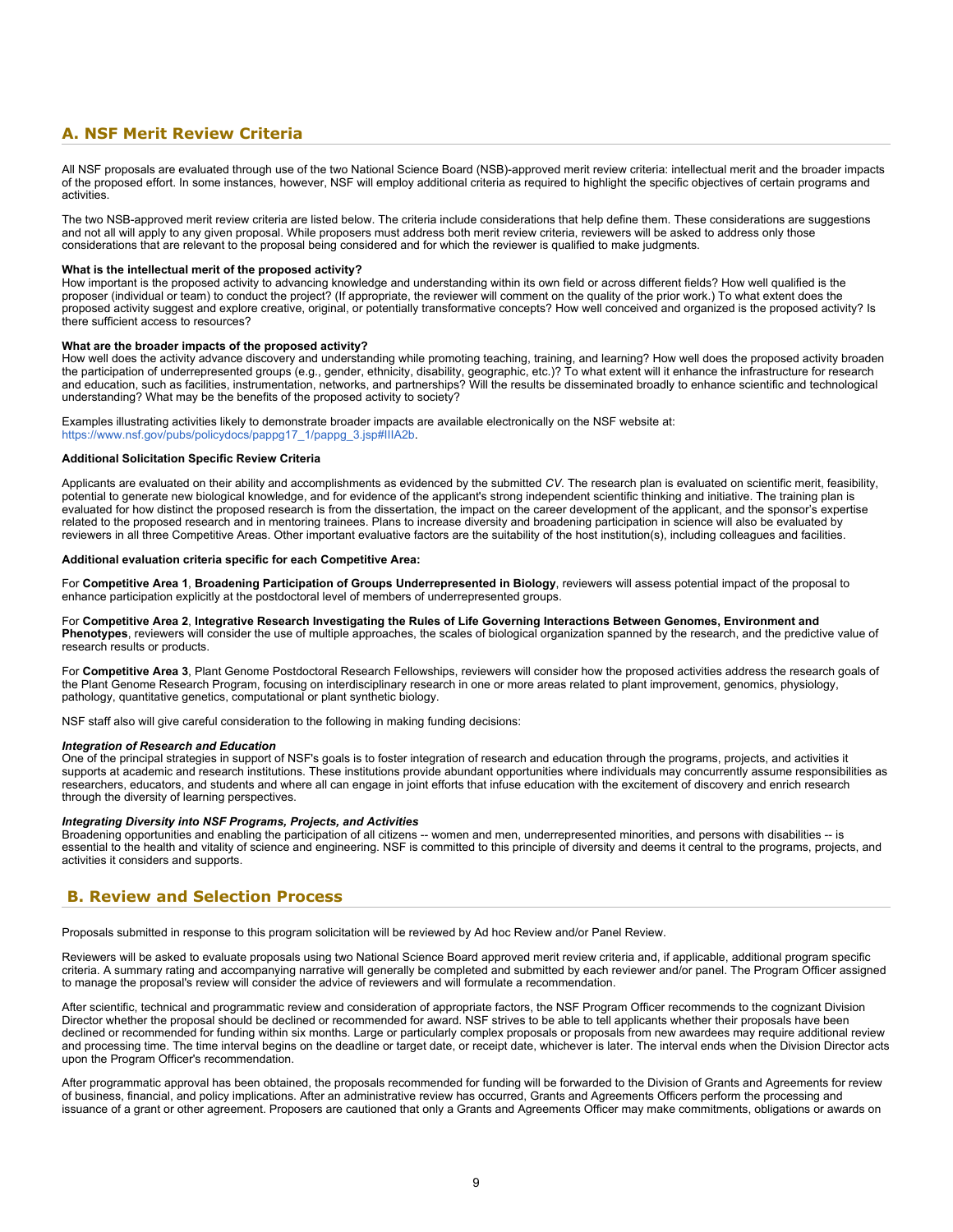behalf of NSF or authorize the expenditure of funds. No commitment on the part of NSF should be inferred from technical or budgetary discussions with a NSF Program Officer. A Principal Investigator or organization that makes financial or personnel commitments in the absence of a grant or cooperative agreement signed by the NSF Grants and Agreements Officer does so at their own risk.

Once an award or declination decision has been made, Principal Investigators are provided feedback about their proposals. In all cases, reviews are treated as confidential documents. Verbatim copies of reviews, excluding the names of the reviewers or any reviewer-identifying information, are sent to the Principal Investigator/Project Director by the Program Officer. In addition, the proposer will receive an explanation of the decision to award or decline funding.

### <span id="page-9-0"></span>**VII. AWARD ADMINISTRATION INFORMATION**

### <span id="page-9-1"></span>**A. Notification of the Award**

Notification of the award is made to *the submitting organization* by a Grants Officer in the Division of Grants and Agreements. Organizations whose proposals are declined will be advised as promptly as possible by the cognizant NSF Program administering the program. Verbatim copies of reviews, not including the identity of the reviewer, will be provided automatically to the Principal Investigator. (See Section VI.B. for additional information on the review process.)

### <span id="page-9-2"></span>**B. Award Conditions**

An NSF award consists of: (1) the award notice, which includes any special provisions applicable to the award and any numbered amendments thereto; (2) the budget, which indicates the amounts, by categories of expense, on which NSF has based its support (or otherwise communicates any specific approvals or disapprovals of proposed expenditures); (3) the proposal referenced in the award notice; (4) the applicable award conditions, such as Grant General Conditions (GC-1)\*; or Research Terms and Conditions\* and (5) any announcement or other NSF issuance that may be incorporated by reference in the award notice. Cooperative agreements also are administered in accordance with NSF Cooperative Agreement Financial and Administrative Terms and Conditions (CA-FATC) and the applicable Programmatic Terms and Conditions. NSF awards are electronically signed by an NSF Grants and Agreements Officer and transmitted electronically to the organization via e-mail.

\*These documents may be accessed electronically on NSF's Website at [https://www.nsf.gov/awards/managing/award\\_conditions.jsp?org=NSF](https://www.nsf.gov/awards/managing/award_conditions.jsp?org=NSF). Paper copies may be obtained from the NSF Publications Clearinghouse, telephone (703) 292-8134 or by e-mail from [nsfpubs@nsf.gov.](mailto:nsfpubs@nsf.gov)

More comprehensive information on NSF Award Conditions and other important information on the administration of NSF awards is contained in the NSF *Proposal & Award Policies & Procedures Guide* (PAPPG) Chapter VII, available electronically on the NSF Website at [https://www.nsf.gov/publications/pub\\_summ.jsp?ods\\_key=pappg.](https://www.nsf.gov/publications/pub_summ.jsp?ods_key=pappg)

#### **Special Award Conditions:**

The fellowship award is made to the individual, not the institution and payments are made directly to the Fellow. Awards cannot be extended without prior NSF approval. Pre-award costs are not permitted.

By accepting a fellowship award made pursuant to this solicitation, the fellow agrees to abide by the affiliated institution's policies or codes of conduct. The fellow further agrees to notify NSF's Office of Diversity and Inclusion (ODI) if, pursuant to a complaint made under federal or state law or the institution's policies or codes of conduct relating to sexual harassment, other forms of harassment, or sexual assault, the fellow is subjected to any "administrative leave/administrative action," (defined below) or is the subject of any "finding/determination" (defined below). Failure to so notify NSF may result in termination of the fellowship.

"Administrative leave/administrative action" is defined as any temporary/interim suspension or permanent removal of the fellow, or any administrative action imposed on the fellow by the institution under the institution's policies or codes of conduct, federal or state statutes, regulations, or executive orders, relating to activities, including but not limited to the following: teaching, advising, mentoring, research, management/administrative duties, or presence on campus.

"Finding/determination" is defined as the final disposition of a matter involving sexual harassment or other form of harassment under the institution's policies and processes, to include the exhaustion of permissible appeals exercised by the fellow, or a conviction of a sexual offense in a criminal court of law.

# <span id="page-9-3"></span>**C. Reporting Requirements**

For all multi-year grants (including both standard and continuing grants), the Principal Investigator must submit an annual project report to the cognizant Program Officer no later than 90 days prior to the end of the current budget period. (Some programs or awards require submission of more frequent project reports). No later than 120 days following expiration of a grant, the PI also is required to submit a final project report, and a project outcomes report for the general public.

Failure to provide the required annual or final project reports, or the project outcomes report, will delay NSF review and processing of any future funding increments as well as any pending proposals for all identified PIs and co-PIs on a given award. PIs should examine the formats of the required reports in advance to assure availability of required data.

PIs are required to use NSF's electronic project-reporting system, available through Research.gov, for preparation and submission of annual and final project reports. Such reports provide information on accomplishments, project participants (individual and organizational), publications, and other specific products and impacts of the project. Submission of the report via Research.gov constitutes certification by the PI that the contents of the report are accurate and complete. The project outcomes report also must be prepared and submitted using Research.gov. This report serves as a brief summary, prepared specifically for the public, of the nature and outcomes of the project. This report will be posted on the NSF website exactly as it is submitted by the PI.

More comprehensive information on NSF Reporting Requirements and other important information on the administration of NSF awards is contained in the *NSF Proposal & Award Policies & Procedures Guide* (PAPPG) Chapter VII, available electronically on the NSF Website at [https://www.nsf.gov/publications/pub\\_summ.jsp?ods\\_key=pappg.](https://www.nsf.gov/publications/pub_summ.jsp?ods_key=pappg)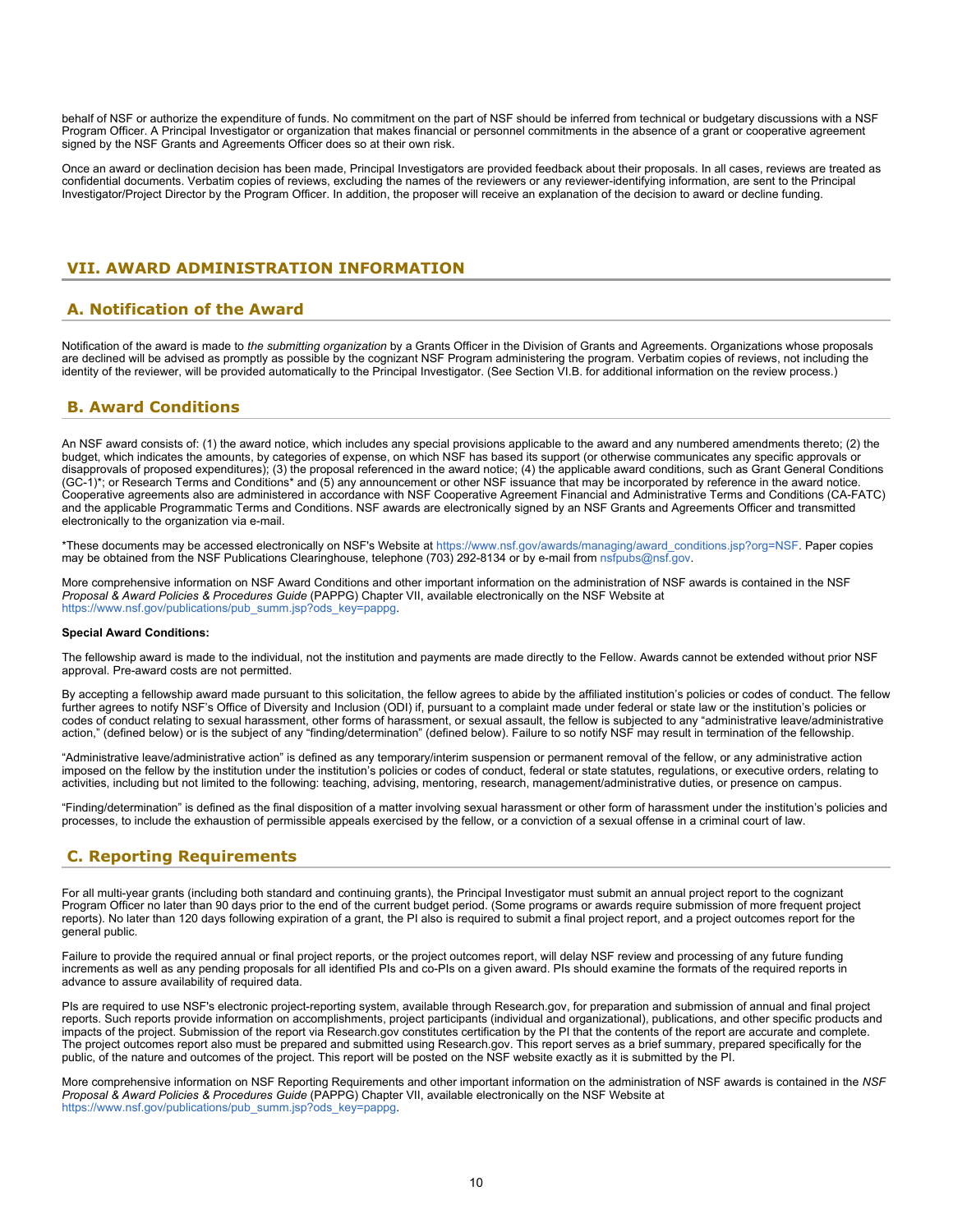#### **Additional Reporting Requirements:**

Applicants must file starting and termination certificates in addition to annual and final technical reports.

### <span id="page-10-0"></span>**VIII. AGENCY CONTACTS**

*Please note that the program contact information is current at the time of publishing. See program website for any updates to the points of contact.*

General inquiries regarding this program should be made to:

- Daniel R. Marenda (Areas 1 & 2), telephone: (703) 292-2157, email: [dmarenda@nsf.gov](mailto:dmarenda@nsf.gov)
- John Barthell (Areas 1 & 2), telephone: (703) 292-2618, email: [bio-dbi-prfb@nsf.gov](mailto:bio-dbi-prfb@nsf.gov)
- Matthew Herron (Areas 1 & 2), telephone: (703) 292-5361, email: [bio-dbi-prfb@nsf.gov](mailto:bio-dbi-prfb@nsf.gov)
- Diane J. Okamuro (Area 3), telephone: (703) 292-8420, email: [dbipgr@nsf.gov](mailto:dbipgr@nsf.gov)

For questions related to the use of FastLane or Research.gov, contact:

FastLane and Research.gov Help Desk: 1-800-673-6188

FastLane Help Desk e-mail: [fastlane@nsf.gov](mailto:fastlane@nsf.gov).

Research.gov Help Desk e-mail: [rgov@nsf.gov](mailto:rgov@nsf.gov)

### <span id="page-10-1"></span>**IX. OTHER INFORMATION**

The NSF website provides the most comprehensive source of information on NSF Directorates (including contact information), programs and funding opportunities. Use of this website by potential proposers is strongly encouraged. In addition, "NSF Update" is an information-delivery system designed to keep potential proposers and other interested parties apprised of new NSF funding opportunities and publications, important changes in proposal and award policies and procedures, and upcoming NSF [Grants Conferences](https://www.nsf.gov/bfa/dias/policy/outreach.jsp). Subscribers are informed through e-mail or the user's Web browser each time new publications are issued that match their identified interests. "NSF Update" also is available on [NSF's website](https://www.nsf.gov/cgi-bin/goodbye?https://public.govdelivery.com/accounts/USNSF/subscriber/new?topic_id=USNSF_179).

Grants.gov provides an additional electronic capability to search for Federal government-wide grant opportunities. NSF funding opportunities may be accessed via this mechanism. Further information on Grants.gov may be obtained at [https://www.grants.gov](https://www.grants.gov/).

### **ABOUT THE NATIONAL SCIENCE FOUNDATION**

The National Science Foundation (NSF) is an independent Federal agency created by the National Science Foundation Act of 1950, as amended (42 USC 1861-75). The Act states the purpose of the NSF is "to promote the progress of science; [and] to advance the national health, prosperity, and welfare by supporting research and education in all fields of science and engineering."

NSF funds research and education in most fields of science and engineering. It does this through grants and cooperative agreements to more than 2,000 colleges, universities, K-12 school systems, businesses, informal science organizations and other research organizations throughout the US. The Foundation accounts for about one-fourth of Federal support to academic institutions for basic research.

NSF receives approximately 55,000 proposals each year for research, education and training projects, of which approximately 11,000 are funded. In addition, the Foundation receives several thousand applications for graduate and postdoctoral fellowships. The agency operates no laboratories itself but does support National Research Centers, user facilities, certain oceanographic vessels and Arctic and Antarctic research stations. The Foundation also supports cooperative research between universities and industry, US participation in international scientific and engineering efforts, and educational activities at every academic level.

*Facilitation Awards for Scientists and Engineers with Disabilities* (FASED) provide funding for special assistance or equipment to enable persons with disabilities to work on NSF-supported projects. See the *NSF Proposal & Award Policies & Procedures Guide* Chapter II.E.6 for instructions regarding preparation of these types of proposals.

The National Science Foundation has Telephonic Device for the Deaf (TDD) and Federal Information Relay Service (FIRS) capabilities that enable individuals with hearing impairments to communicate with the Foundation about NSF programs, employment or general information. TDD may be accessed at (703) 292- 5090 and (800) 281-8749, FIRS at (800) 877-8339.

The National Science Foundation Information Center may be reached at (703) 292-5111.

The National Science Foundation promotes and advances scientific progress in the United States by competitively awarding grants and cooperative agreements for research and education in the sciences, mathematics, and engineering.

To get the latest information about program deadlines, to download copies of NSF publications, and to access abstracts of awards,